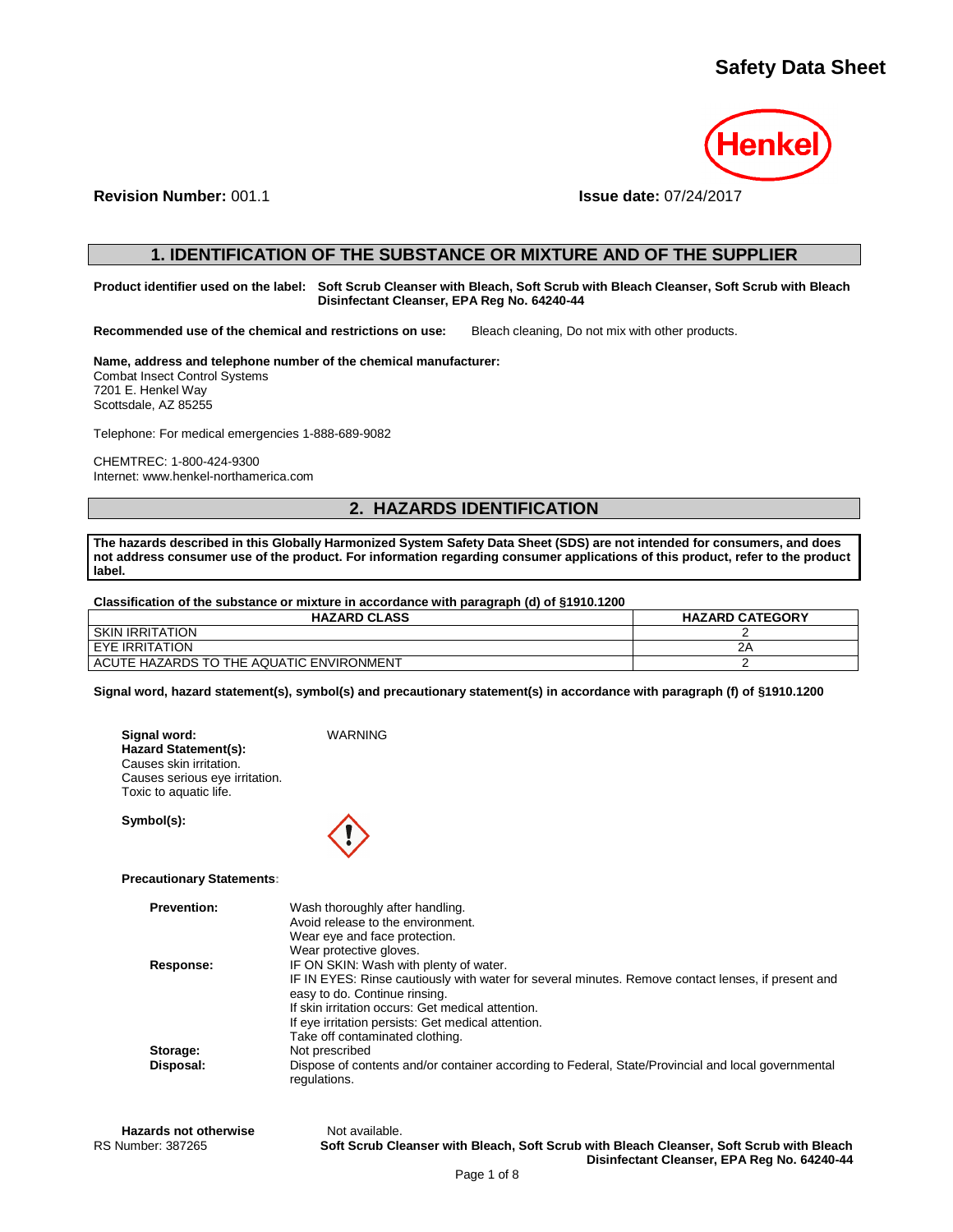Classification complies with OSHA Hazard Communication Standard (29 CFR 1910.1200) and is consistent with the provisions of the United Nations Globally Harmonized System of Classification and Labeling of Chemicals (GHS).

**See Section 11 for additional toxicological information.**

# **3. COMPOSITION / INFORMATION ON INGREDIENTS**

### **The following chemicals are classified as health hazards in accordance with paragraph (d) of § 1910.1200.**

| <b>Chemical Name*</b>                           | <b>CAS Number (Unique</b><br>Identifier) | Concentration |
|-------------------------------------------------|------------------------------------------|---------------|
| Limestone                                       | 1317-65-3                                | $30 - 60%$    |
| Boehmite (Al(OH)O)                              | 1318-23-6                                | $1 - 5 \%$    |
| Sulfonic acids, C13-17-sec-alkane, sodium salts | 85711-69-9                               | $1 - 5 \%$    |
| Sodium hypochlorite                             | 7681-52-9                                | $1 - 5 \%$    |

\*The specific chemical identity and/or exact percentage (concentration) of composition has been withheld because a trade secret is claimed in accordance with paragraph (i) of §1910.1200.

# **4. FIRST AID MEASURES**

### **Description of necessary measures**

| Inhalation:          | Remove from exposure area to fresh air immediately Keep affected person warm and at rest.         |
|----------------------|---------------------------------------------------------------------------------------------------|
|                      | Treat symptomatically and supportively. Contact physician or local poison control center.         |
| <b>Skin contact:</b> | Take off contaminated clothing. Rinse affected area with large amounts of water until no          |
|                      | evidence of product remains. Contact physician or local poison control center.                    |
| Eye contact:         | Rinse eyes immediately with plenty of water, occasionally lifting upper and lower lids, until no  |
|                      | evidence of product remains. Get medical attention if pain or irritation develops.                |
| Ingestion:           | Treat symptomatically and supportively. Maintain airway and respiration. Do not induce vomiting.  |
|                      | Dilution by rinsing the mouth and giving water or milk to drink is generally recommended. Contact |
|                      | physician or local poison control center.                                                         |

### **Most important symptoms and effects, both acute and delayed**

After eye contact: Corrosive, may cause permanent damage to eyes (impairment of vision). After skin contact: Moderate to strong irritation of the skin (redness, swelling, burning), severe burns also possible. After Ingestion: Ingestion may cause pain, burning, swelling and redness in the mouth and throat. Nausea and vomiting may occur. After inhalation: Irritation of the respiratory tract, coughing. Inhalation of larger amounts may cause laryngospasm with shortness of breath.

### **Indication of any immediate medical attention and special treatment needed**

After eye contact: Rinse eyes immediately with plenty of water, occasionally lifting upper and lower lids, until no evidence of product remains. After skin contact: Rinse affected area with large amounts of water until no evidence of product remains. After ingestion: May be fatal if swallowed and enters airways. Do not induce vomiting. Dilution by rinsing the mouth and giving a glass of water to drink is generally recommended. After inhalation: Remove from exposure area to fresh air immediately

# **5. FIRE FIGHTING MEASURES**

### **Suitable (and unsuitable) extinguishing media**

| Suitable extinguishing media:   | Dry chemical, carbon dioxide, water spray or regular foam. |
|---------------------------------|------------------------------------------------------------|
| Unsuitable extinguishing media: | None known                                                 |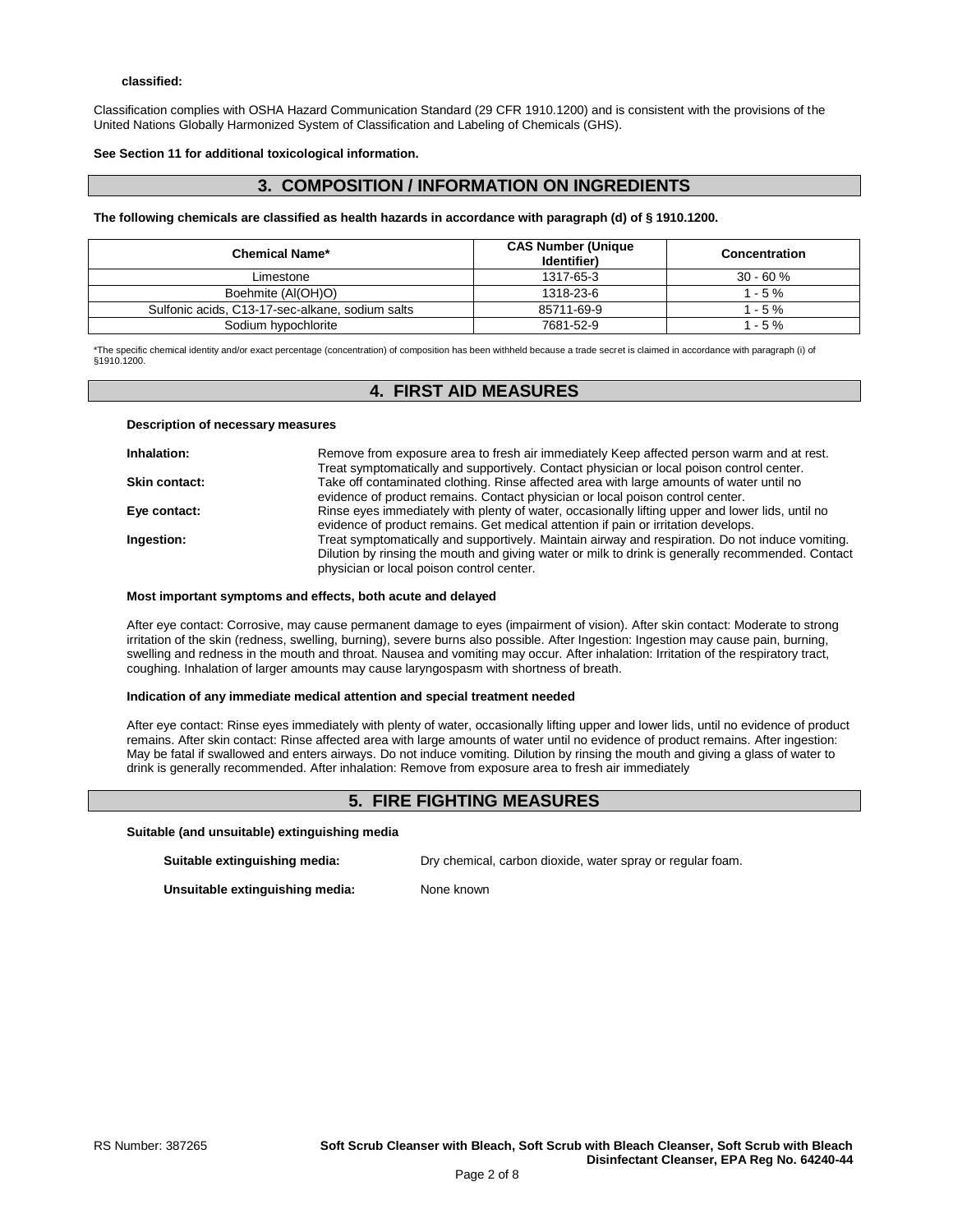### **Specific hazards arising from the chemical**

Oxides of carbon and oxides of nitrogen.

### **Special protective equipment and precautions for fire-fighters**

In case of fire, wear a full-face positive-pressure self-contained breathing apparatus and protective suit. Move containers from fire area if you can do it without risk. Apply cooling water to sides of containers that are exposed to flames until well after fire is out. Avoid breathing hazardous vapors, keep upwind. Isolate area. Keep unnecessary personnel away.

# **6. ACCIDENTAL RELEASE MEASURES**

### **Personal precautions, protective equipment and emergency procedures**

Wear skin, eye and respiratory protection as recommended in Section 8. Stop leak if you can do it without risk. Spills present a slipping hazard. Keep unnecessary personnel away. Ventilate spill area if possible. Make sure area is slip-free before re-opening to traffic.

### **Environmental precautions**

This product is toxic to fish and aquatic invertebrates. This product should not be directly discharged into lakes, streams, ponds, estuaries, oceans, public water supplies, or other waters.

### **Methods and materials for containment and cleaning up**

SMALL SPILLS: Contain and absorb with sand or other absorbent material and place into clean, dry containers for later disposal. Wash site of spillage thoroughly with water. LARGE SPILLS: Dike far ahead of spill to prevent further movement. Recover by pumping or by using a suitable absorbent material and place into containers for later disposal. Dispose in suitable waste container.

# **7. HANDLING AND STORAGE**

### **Precautions for safe handling**

Do not get in eyes, on skin, on clothing Do not take internally. Use with adequate ventilation. Avoid generating aerosols and mists. Keep the containers closed when not in use. Have emergency equipment (for fires, spills, leaks, etc.) readily available.

### **Conditions for safe storage, including any incompatibilities**

Store in a cool, dry, ventilated area out of reach of children and away from sources of heat, moisture, and incompatible substances. Storage areas for large quantities (warehouse) should be well ventilated. Keep the containers tightly closed when not in use.

# **8. EXPOSURE CONTROLS / PERSONAL PROTECTION**

**OSHA permissible exposure limit (PEL), American Conference of Governmental Industrial Hygienists (ACGIH) Threshold Limit Value (TLV), and any other exposure limit used or recommended by the chemical manufacturer, importer, or employer preparing the safety data sheet, where available.**

| <b>Hazardous Component(s)</b> | <b>ACGIH TLV</b>                    | <b>OSHA PEL</b>                                                    | <b>AIHA WEEL</b> | <b>OTHER</b> |
|-------------------------------|-------------------------------------|--------------------------------------------------------------------|------------------|--------------|
| Limestone                     | 10 mg/m3 TWA Total<br>dust.         | 5 mg/m3 PEL<br>Respirable fraction.<br>15 mg/m3 PEL Total<br>dust. | None             | None         |
| Boehmite (Al(OH)O)            | 1 mg/m3 TWA<br>Respirable fraction. | None                                                               | None             | None         |
| Sodium hypochlorite           | None                                | None                                                               | 2 mg/m3 STEL     | None         |

### **Appropriate engineering controls**

Provide local exhaust or general dilution ventilation to keep exposure to airborne contaminants below the permissible exposure limits where mists or vapors may be generated. Any self-contained breathing apparatus that has a full facepiece and is operated in a pressure-demand or other positive-pressure mode.

### **Individual protection measures**

**Respiratory:** Air contamination monitoring should be carried out where mists or vapors are likely to be generated, to assure that the employees are not exposed to airborne contaminants above the permissible exposure limits.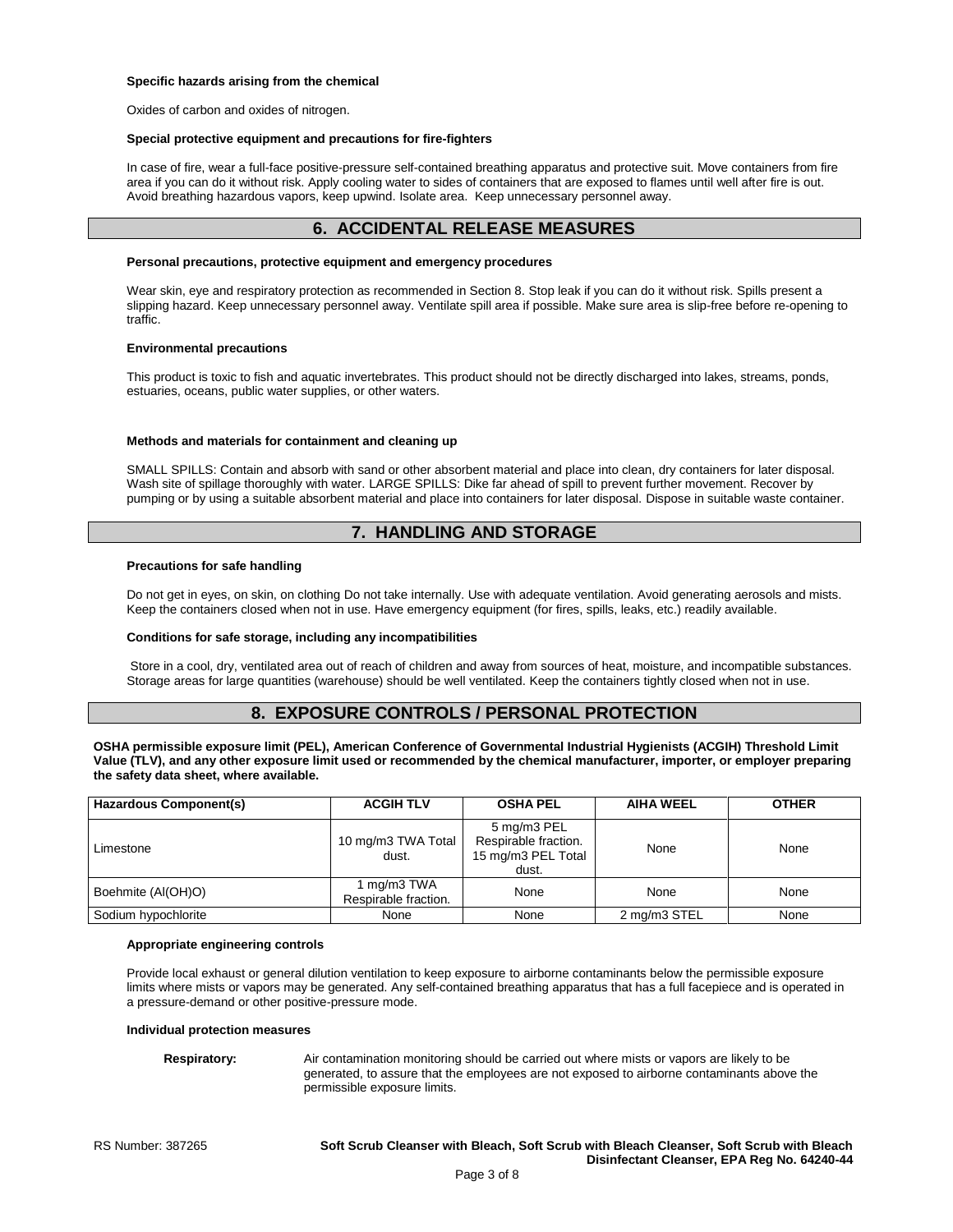**Eye:** Splash-proof safety glasses are required to prevent eye contact where splashing of product may occur.

**Hand/Body:** Protective gloves are required where repeated or prolonged skin contact may occur. Protective clothing is required where repeated or prolonged skin contact may occur.

# **9. PHYSICAL AND CHEMICAL PROPERTIES**

| Appearance:                              | cream                |
|------------------------------------------|----------------------|
|                                          | white                |
| Odor:                                    | characteristic       |
| Odor threshold:                          | Not available.       |
| pH:                                      | 12.7                 |
| Melting point/ range:                    | Not available.       |
| Boiling point/range:                     | Not available.       |
| Flash point:                             | Not available.       |
| <b>Evaporation rate:</b>                 | Not available.       |
| Flammable/Explosive limits - lower:      | Not available.       |
| Flammable/Explosive limits - upper:      | Not available.       |
| Vapor pressure:                          | Not available.       |
| Vapor density:                           | Not available.       |
| Solubility in water:                     | Soluble              |
| Partition coefficient (n-octanol/water): | Not available.       |
| Autoignition temperature:                | Not available.       |
| <b>Decomposition temperature:</b>        | Not available.       |
| Viscosity:                               | 4,000 - 12,000 mPa.s |
| <b>VOC content:</b>                      | Not available.       |
| Specific gravity:                        | 1.3 at 25 °C (77°F)  |
|                                          |                      |

# **10. STABILITY AND REACTIVITY**

| <b>Reactivity:</b>                            | This product reacts with acids.                                                                                                                                                                                                                      |
|-----------------------------------------------|------------------------------------------------------------------------------------------------------------------------------------------------------------------------------------------------------------------------------------------------------|
| <b>Chemical stability:</b>                    | Stable under normal ambient temperature (70°F, 21°C) and pressure (1 atm).                                                                                                                                                                           |
| <b>Possibility of hazardous</b><br>reactions: | Hazardous polymerization has not been reported to occur under normal temperatures and<br>pressures.                                                                                                                                                  |
| Conditions to avoid:                          | Avoid storing in direct sunlight and avoid extremes of temperature.                                                                                                                                                                                  |
| Incompatible materials:                       | Strong oxidizers, acids. Reacts with other household chemicals such as acid toilet bowl<br>cleaners, rust removers, acids, vinegar, and ammonia-containing products to produce<br>hazardous gases, such as chlorine and other chlorinated compounds. |
| Hazardous decomposition<br>products:          | Thermal decomposition products may include oxides of carbon and chrorine.                                                                                                                                                                            |

# **11. TOXICOLOGICAL INFORMATION**

## **Likely routes of exposure including symptoms related to characteristics**

| Inhalation:<br>Skin contact:<br>Eye contact:<br>Ingestion:<br><b>Physical/Chemical:</b> | Direct contact with mucous membranes may result in corrosive damage.<br>May cause severe irritation, pain and possibly chemical burns.<br>May cause burns with impairment or permanent loss of vision.<br>Ingestion of large quantities may be harmful. Ingestion may cause severe irritation or burns to<br>esophagus, mouth, and stomach with nausea, vomiting and diarrhea.<br>The product is alkaline. The product is corrosive. |
|-----------------------------------------------------------------------------------------|--------------------------------------------------------------------------------------------------------------------------------------------------------------------------------------------------------------------------------------------------------------------------------------------------------------------------------------------------------------------------------------------------------------------------------------|
| Other relevant toxicity                                                                 | This product is a household product. The use of this product by consumers is safe under                                                                                                                                                                                                                                                                                                                                              |
| information:                                                                            | normal and reasonable foreseen use.                                                                                                                                                                                                                                                                                                                                                                                                  |

## **Numerical measures of toxicity, including delayed and immediate effect**

| Hazardous Component(s)                             | LD50s and LC50s               | Immediate and Delayed Health Effects |
|----------------------------------------------------|-------------------------------|--------------------------------------|
| Limestone                                          | None                          | Nuisance dust                        |
| Boehmite (Al(OH)O)                                 | None                          | Respiratory, Corrosive, Irritant     |
| Sulfonic acids, C13-17-sec-alkane,<br>sodium salts | None                          | No Data                              |
| Sodium hypochlorite                                | Oral LD50 (RAT) = $8.91$ g/kg | Irritant, Corrosive, Skin            |

RS Number: 387265 **Soft Scrub Cleanser with Bleach, Soft Scrub with Bleach Cleanser, Soft Scrub with Bleach Disinfectant Cleanser, EPA Reg No. 64240-44**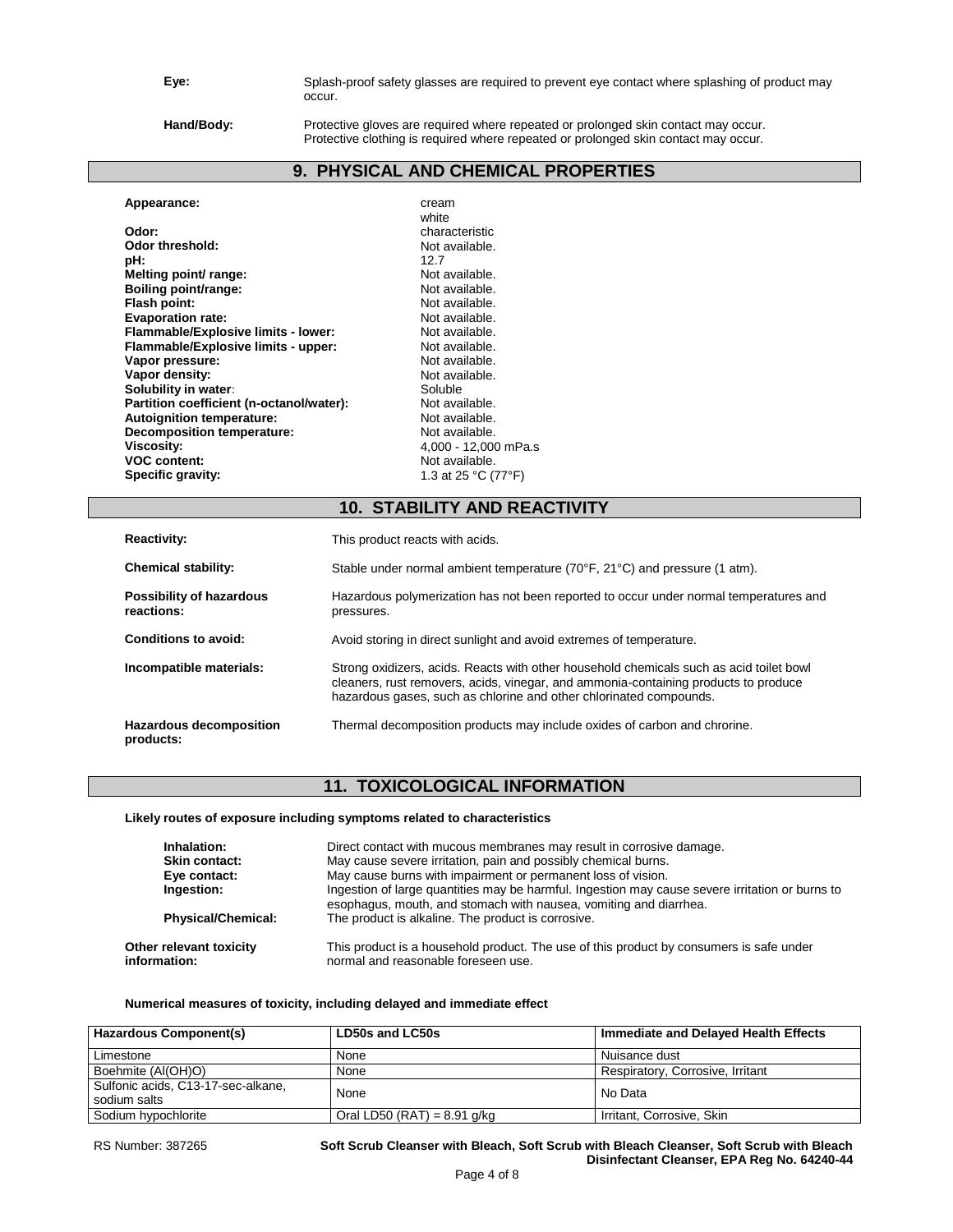## **Carcinogenicity information**

| Hazardous Component(s)                             | <b>NTP Carcinogen</b> | <b>IARC Carcinogen</b> | <b>OSHA Carcinogen</b> |
|----------------------------------------------------|-----------------------|------------------------|------------------------|
| Limestone                                          | No                    | No                     | No                     |
| Boehmite (Al(OH)O)                                 | No                    | No                     | No                     |
| Sulfonic acids, C13-17-sec-alkane,<br>sodium salts | No                    | No                     | No                     |
| Sodium hypochlorite                                | No                    | No                     | No                     |

| Carcinogenicity                                         | None of the ingredients in this product are listed as carcinogens by the International Agency for<br>Research on Cancer (IARC), the National Toxicology Program (NTP) or the Occupational<br>Safety and Health Administration (OSHA). |
|---------------------------------------------------------|---------------------------------------------------------------------------------------------------------------------------------------------------------------------------------------------------------------------------------------|
| <b>Mutagenicity</b><br><b>Toxicity for reproduction</b> | None of the ingredients in this product are known to cause mutagenicity.<br>None of the ingredients in this product are known as reproductive, fetal, or developmental<br>hazards.                                                    |

# **12. ECOLOGICAL INFORMATION**

## **Aquatic Toxicity:**

This product is anticipated to be safe for the environment at concentrations predicted in household settings under normal use conditions. The following toxicity information is available for the hazardous ingredient(s) when used as technical grade and is provided as reference for the occupational settings.

## **Toxicity to fish:**

| Hazardous substances<br>CAS-No.                                   | Value<br>type | Value                | Acute<br><b>Toxicity</b><br>Study | <b>Exposure</b><br>time | <b>Species</b>                                     | <b>Method</b>                                                       |
|-------------------------------------------------------------------|---------------|----------------------|-----------------------------------|-------------------------|----------------------------------------------------|---------------------------------------------------------------------|
| Calcium carbonate<br>1317-65-3                                    | <b>LC50</b>   | $> 10,000$ mg/l      | Fish                              | 96 h                    | not specified                                      | <b>OECD Guideline</b><br>203 (Fish, Acute)<br>Toxicity Test)        |
| Boehmite (AI(OH)O)<br>1318-23-6                                   | <b>LC50</b>   | $> 100$ mg/l         | Fish                              | 96 h                    | Oncorhynchus mykiss                                | <b>OECD Guideline</b><br>203 (Fish, Acute)<br><b>Toxicity Test)</b> |
| Sulfonic acids, C13-17-sec-<br>alkane, sodium salts<br>85711-69-9 | LC50          | $4.1 \text{ mg/l}$   | Fish                              | 48 h                    | Leuciscus idus                                     | DIN 38412-15                                                        |
| Sodium hypochlorite<br>7681-52-9                                  | <b>LC50</b>   | $0.062 - 0.095$ mg/l | Fish                              | 96 h                    | Salmo gairdneri (new name:<br>Oncorhynchus mykiss) | <b>OECD Guideline</b><br>203 (Fish, Acute)<br><b>Toxicity Test)</b> |

## **Toxicity to aquatic invertebrates:**

| <b>Hazardous substances</b><br>CAS-No.                            | Value<br>type    | Value              | Acute<br>Toxicity<br>Study | <b>Exposure</b><br>time | <b>Species</b>     | <b>Method</b>                                                                 |
|-------------------------------------------------------------------|------------------|--------------------|----------------------------|-------------------------|--------------------|-------------------------------------------------------------------------------|
| Calcium carbonate<br>1317-65-3                                    | EC <sub>50</sub> | $> 1,000$ mg/l     | Daphnia                    | 48 h                    | Daphnia magna      | <b>OECD Guideline</b><br>202 (Daphnia sp.<br>Acute<br>Immobilisation<br>Test) |
| Boehmite (AI(OH)O)<br>1318-23-6                                   | EC50             | $> 100$ mg/l       | Daphnia                    | 48 h                    | Daphnia magna      | <b>OECD Guideline</b><br>202 (Daphnia sp.<br>Acute<br>Immobilisation<br>Test) |
| Sulfonic acids, C13-17-sec-<br>alkane, sodium salts<br>85711-69-9 | EC50             | $7.5 \text{ mg/l}$ | Daphnia                    | 24 h                    | Daphnia magna      | not specified                                                                 |
| Sodium hypochlorite<br>7681-52-9                                  | EC50             | $0.035$ mg/l       | Daphnia                    | 48 h                    | Ceriodaphnia dubia | OECD Guideline<br>202 (Daphnia sp.<br>Acute<br>Immobilisation<br>Test)        |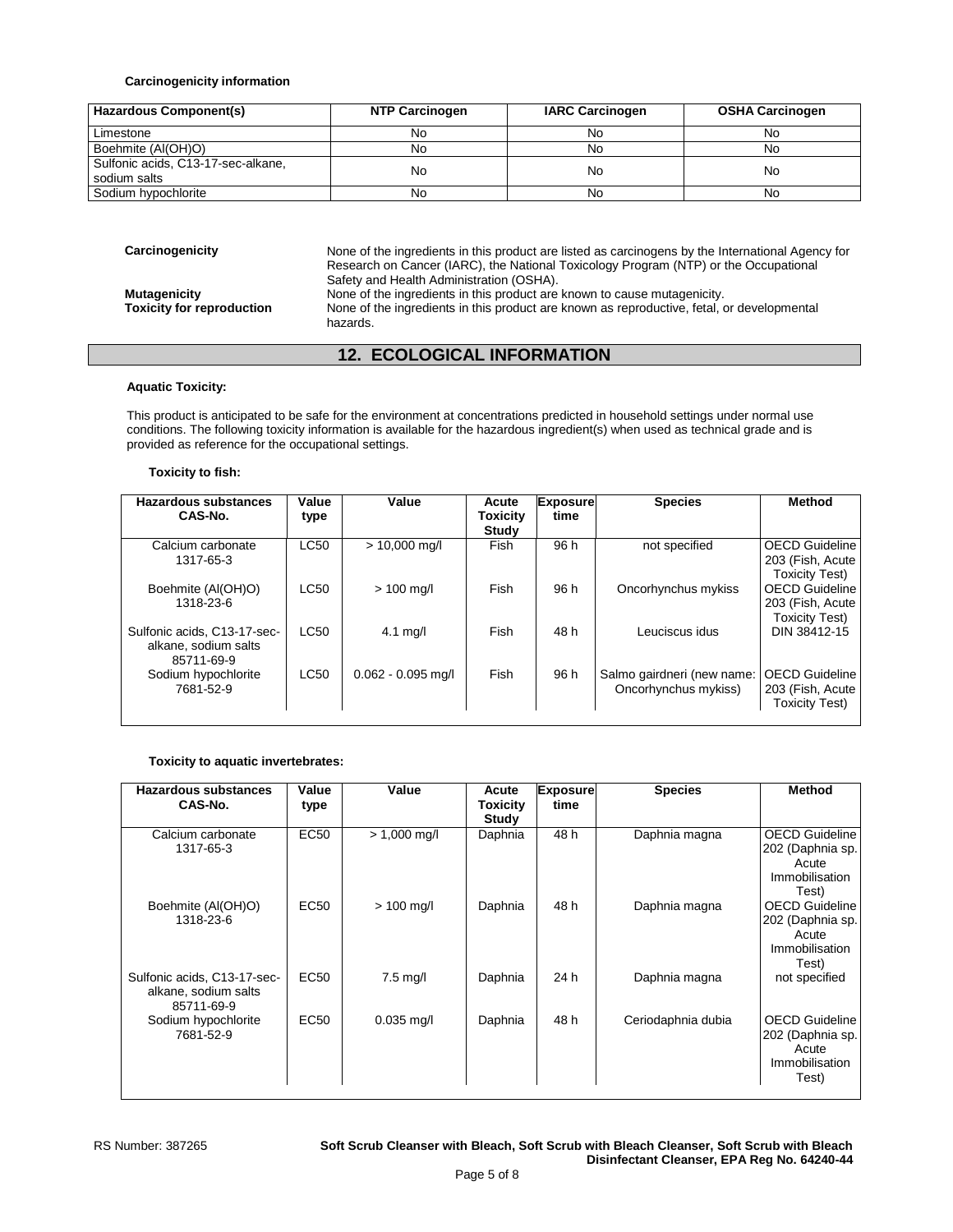## **Toxicity to algae:**

| <b>Hazardous substances</b><br>CAS-No.                            | Value<br>type | Value        | Acute<br><b>Toxicity</b> | <b>Exposure</b><br>time | <b>Species</b>                                                    | <b>Method</b>                                                     |
|-------------------------------------------------------------------|---------------|--------------|--------------------------|-------------------------|-------------------------------------------------------------------|-------------------------------------------------------------------|
|                                                                   |               |              | Study                    |                         |                                                                   |                                                                   |
| Calcium carbonate<br>1317-65-3                                    | <b>EC50</b>   | $> 200$ mg/l | Algae                    | 72 h                    | not specified                                                     | <b>OECD Guideline</b><br>201 (Alga,<br>Growth Inhibition<br>Test) |
| Sulfonic acids, C13-17-sec-<br>alkane, sodium salts<br>85711-69-9 | EC50          | 95.5 mg/l    | Algae                    | 72 h                    | Scenedesmus subspicatus<br>(new name: Desmodesmus<br>subspicatus) | <b>OECD Guideline</b><br>201 (Alga,<br>Growth Inhibition<br>Test) |
|                                                                   | <b>NOEC</b>   | $20.1$ mg/l  | Algae                    | 72 h                    | Scenedesmus subspicatus<br>(new name: Desmodesmus<br>subspicatus) | <b>OECD</b> Guideline<br>201 (Alga,<br>Growth Inhibition<br>Test) |
| Sodium hypochlorite<br>7681-52-9                                  | EC50          | $0.036$ mg/l | Algae                    | 72 h                    | Pseudokirchnerella<br>subcapitata                                 | <b>OECD Guideline</b><br>201 (Alga,<br>Growth Inhibition<br>Test) |
|                                                                   | <b>NOEC</b>   | $0.005$ mg/l | Algae                    | 72 h                    | Pseudokirchnerella<br>subcapitata                                 | <b>OECD Guideline</b><br>201 (Alga,<br>Growth Inhibition<br>Test) |

## **Persistence and degradability**

| Hazardous substances<br>CAS-No.                                   | <b>Result value</b>   | Route of<br>application | <b>Species</b> | <b>Method</b>                                                                              |
|-------------------------------------------------------------------|-----------------------|-------------------------|----------------|--------------------------------------------------------------------------------------------|
| Sulfonic acids, C13-17-sec-<br>alkane, sodium salts<br>85711-69-9 | readily biodegradable | aerobic                 | 71 %           | EU Method C.4-E<br>(Determination of the "Ready"<br>BiodegradabilityClosed Bottle<br>Test) |
|                                                                   |                       | aerobic                 | 85 %           | EU Method C.9<br>(Biodegradation: Zahn-Wellens)<br>Test)                                   |

## **Bioaccumulative potential**

The bioaccumulation potential of this product has not been determined.

## **Mobility in soil**

The mobility of this product (in soil and water) has not been determined.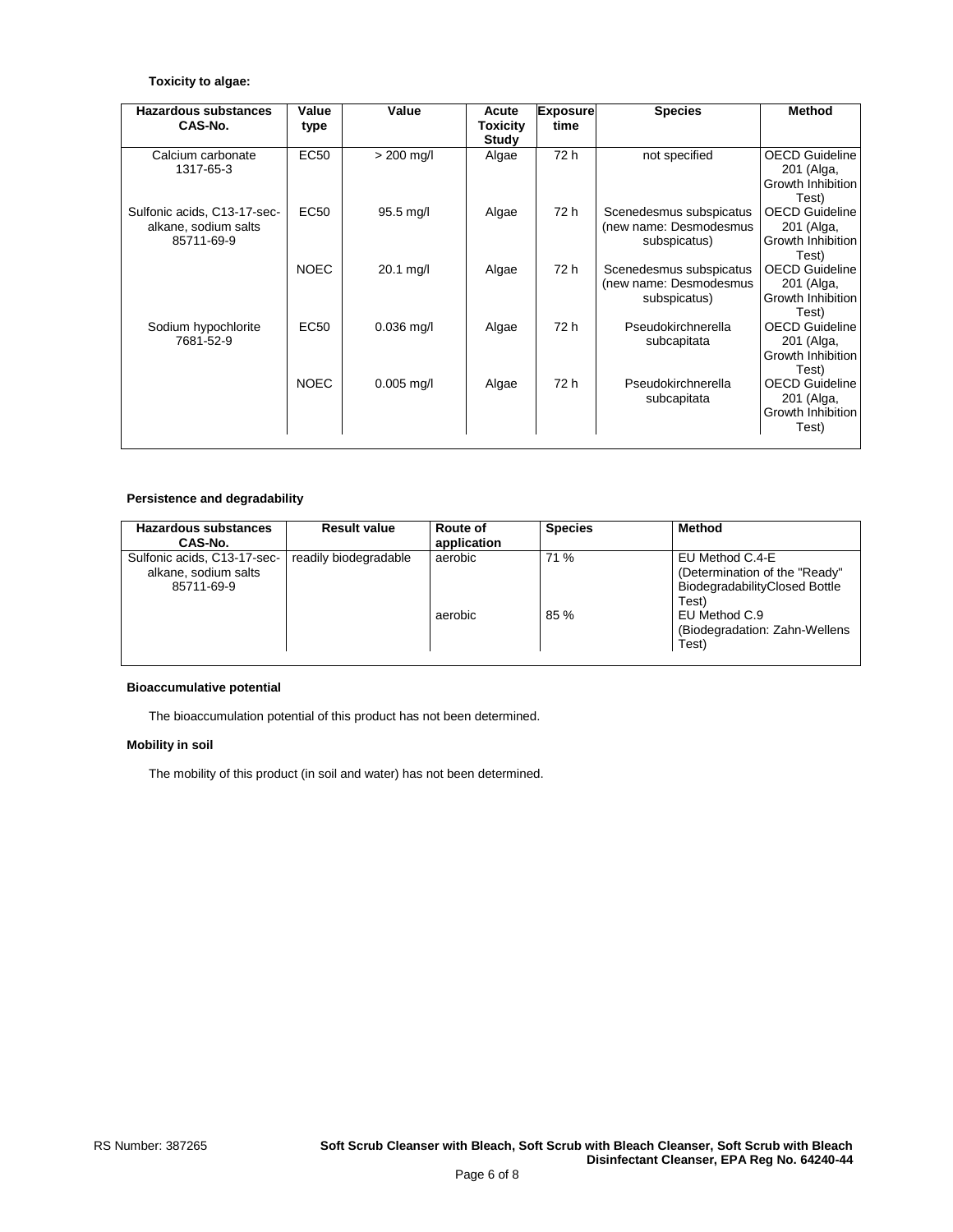# **13. DISPOSAL CONSIDERATIONS**

| Description of waste residues:      |                                                                                                                                                                                                                                                                                                                                                                         |
|-------------------------------------|-------------------------------------------------------------------------------------------------------------------------------------------------------------------------------------------------------------------------------------------------------------------------------------------------------------------------------------------------------------------------|
| Hazardous waste number:             | D002 (Corrosivity)                                                                                                                                                                                                                                                                                                                                                      |
| Safe handling and disposal methods: |                                                                                                                                                                                                                                                                                                                                                                         |
| Recommended method of disposal:     | This product is a RCRA characteristic hazardous waste (corrosive) and must<br>be disposed of in a RCRA Subtitle C landfill. If these wastes cannot be<br>disposed of by use according to label instructions, contact your State Pesticide<br>or Environmental Control Agency, or the hazardous waste representative at<br>the nearest EPA Regional Office for quidance. |
| Disposal of uncleaned packages:     | Do not reuse this container. Dispose of container and unused contents in<br>accordance with federal, state and local requirements.                                                                                                                                                                                                                                      |

# **14. TRANSPORT INFORMATION**

**The information in this section is for reference only and should not take the place of a shipping paper (bill of lading) specific to an order. Please note that the proper shipping classification may vary by packaging, properties, and mode of transportation.**

| U.S. Department of Transportation Ground (49 CFR) |                                                     |
|---------------------------------------------------|-----------------------------------------------------|
| Proper shipping name:                             | Environmentally hazardous substance, liquid, n.o.s. |
| Hazard class or division:                         | 9                                                   |
| Identification number:                            | UN 3082                                             |
| Packing group:                                    | Ш                                                   |
| <b>DOT Hazardous Substance(s):</b>                | Sodium hypochlorite                                 |
| International Air Transportation (ICAO/IATA)      |                                                     |
| Proper shipping name:                             | Environmentally hazardous substance, liquid, n.o.s. |
| Hazard class or division:                         | 9                                                   |
| <b>Identification number:</b>                     | UN 3082                                             |
| Packing group:                                    | Ш                                                   |
| <b>Water Transportation (IMO/IMDG)</b>            |                                                     |
| Proper shipping name:                             | ENVIRONMENTALLY HAZARDOUS SUBSTANCE, LIQUID, N.O.S. |
| Hazard class or division:                         | 9                                                   |
| Identification number:                            | UN 3082                                             |
| Packing group:                                    | Ш                                                   |
|                                                   |                                                     |

# **15. REGULATORY INFORMATION**

**Occupational safety and health act:** Hazard Communication Standard, 29 CFR 1910.1200(g) Appendix D: The Occupational Safety and Health Administration (OSHA) require that the Safety Data Sheets (SDSs) are readily accessible to employees for all hazardous chemicals in the workplace. Since the use pattern and exposure in the workplace are generally not consistent with those experienced by consumers, this SDS may contain health hazard information not relevant to consumer use.

## **United States Regulatory Information**

| <b>TSCA 8 (b) Inventory Status:</b>                                                                           | FIFRA listed All components are listed or are exempt from listing on the Toxic Substances<br>Control Act inventory. |
|---------------------------------------------------------------------------------------------------------------|---------------------------------------------------------------------------------------------------------------------|
| <b>TSCA 12 (b) Export Notification:</b>                                                                       |                                                                                                                     |
| <b>CERCLA/SARA Section 302 EHS:</b><br><b>CERCLA/SARA Section 311/312:</b><br><b>CERCLA/SARA Section 313:</b> | None above reporting de minimis.<br>Not available.<br>None above reporting de minimis.                              |